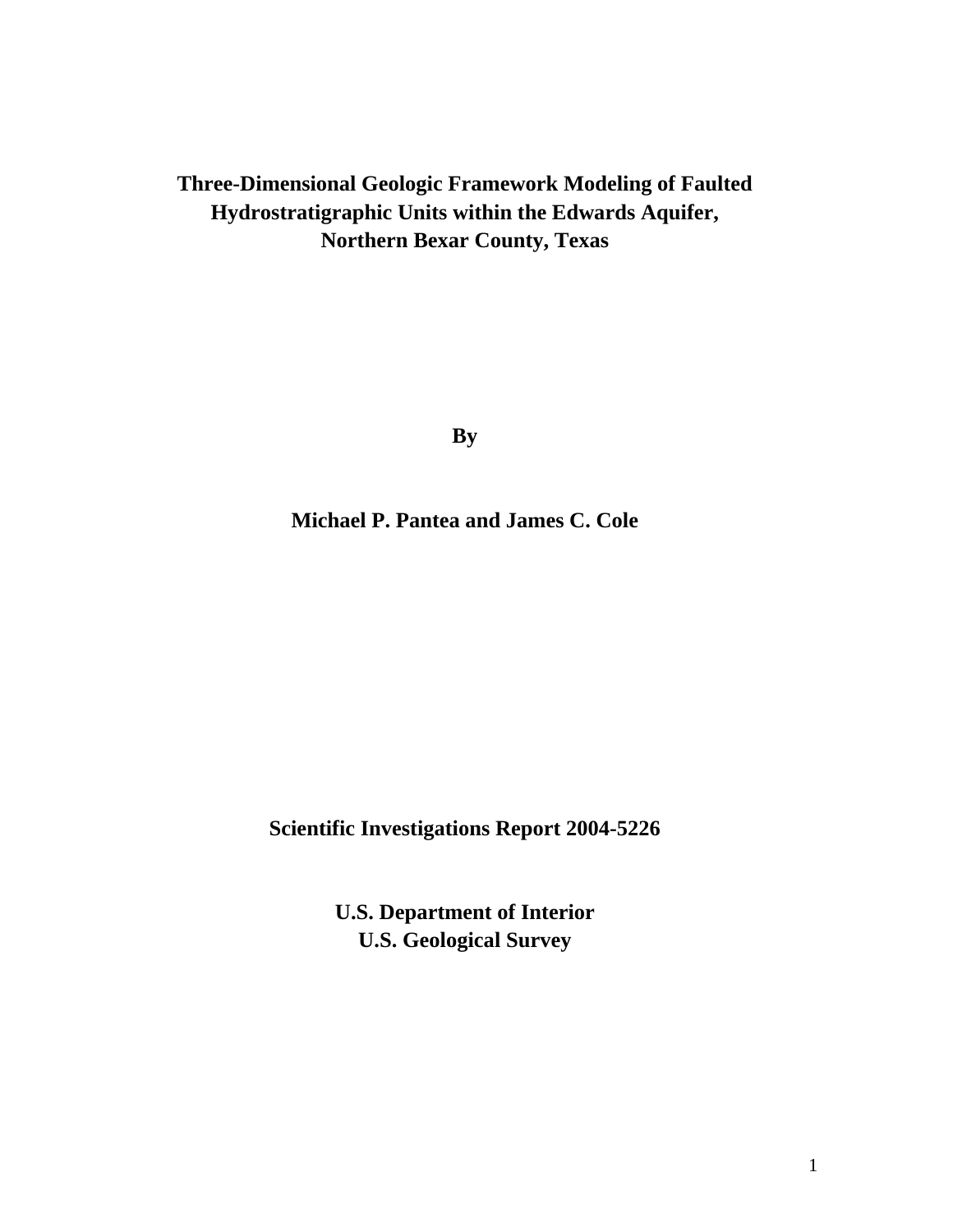# **CONTENTS**

| page |
|------|
|      |
|      |
|      |
|      |
|      |
|      |
|      |
|      |
|      |
|      |
|      |
|      |
|      |
|      |

# **TABLES**

|--|--|--|--|--|

# **FIGURES**

| Figure 2: Vertical view of top of the geologic model showing model distribution of             |
|------------------------------------------------------------------------------------------------|
|                                                                                                |
| Figure 3: Vertical view of the top of the geologic model showing traces of selected strands of |
|                                                                                                |
| Figure 4: Overview perspective across the 3-D geologic model showing distribution of           |
|                                                                                                |

Any use of trade, product, or firm names is for descriptive purposes only and does not imply endorsement by the U.S. Government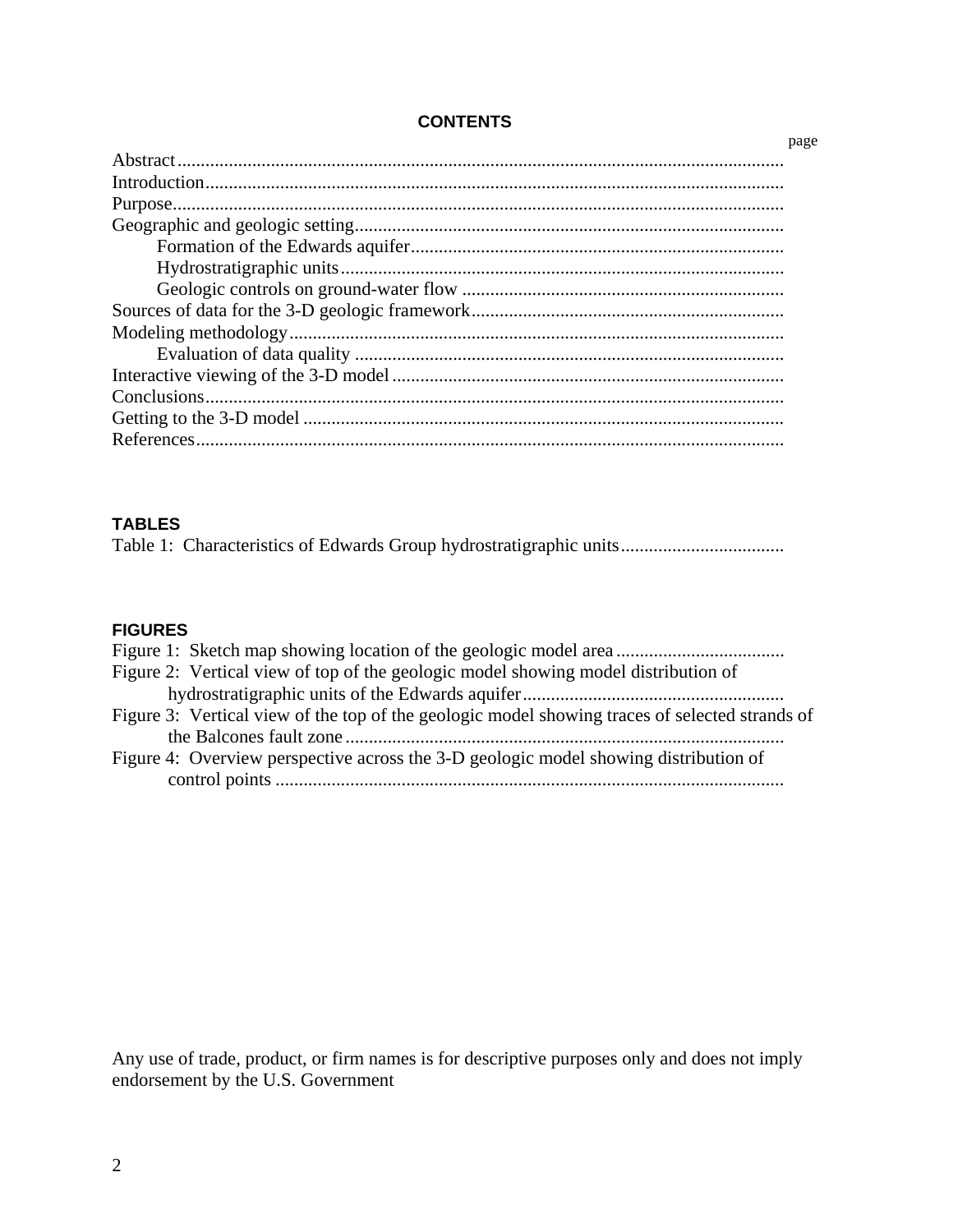# **Three-Dimensional Geologic Framework Modeling of Faulted Hydrostratigraphic Units within the Edwards Aquifer, Northern Bexar County, Texas**

By Michael P. Pantea and James C. Cole

#### **Abstract**

This report describes a digital, three-dimensional faulted hydrostratigraphic model constructed to represent the geologic framework of the Edwards aquifer system in the area of San Antonio, northern Bexar County, Texas. The model is based on mapped geologic relationships that reflect the complex structures of the Balcones fault zone, detailed lithologic descriptions and interpretations of about 40 principal wells (and qualified data from numerous other wells), and a conceptual model of the gross geometry of the Edwards Group units derived from prior interpretations of depositional environments and paleogeography.

The digital model depicts the complicated intersections of numerous major and minor faults in the subsurface, as well as their individual and collective impacts on the continuity of the aquifer-forming units of the Edwards Group and the Georgetown Formation. The model allows for detailed examination of the extent of fault dislocation from place to place, and thus the extent to which the effective cross-sectional area of the aquifer is reduced by faulting. The model also depicts the internal hydrostratigraphic subdivisions of the Edwards aquifer, consisting of three major and eight subsidiary hydrogeologic units.

This geologic framework model is useful for visualizing the geologic structures within the Balcones fault zone and the interactions of en-echelon fault strands and flexed connecting fault-relay ramps. The model also aids in visualizing the lateral connections between hydrostratigraphic units of relatively high and low permeability across the fault strands.

### **Introduction**

The Edwards aquifer is the principal source of water for municipal, agricultural, industrial, and military uses by nearly 1.5 million inhabitants of the greater San Antonio, Texas, region (Hovorka and others, 1996; Sharp and Banner, 1997). Discharges from the Edwards aquifer also support local recreation and tourism industries at Barton, Comal, and San Marcos Springs located northeast of San Antonio (Barker and others, 1994), as well as base flow for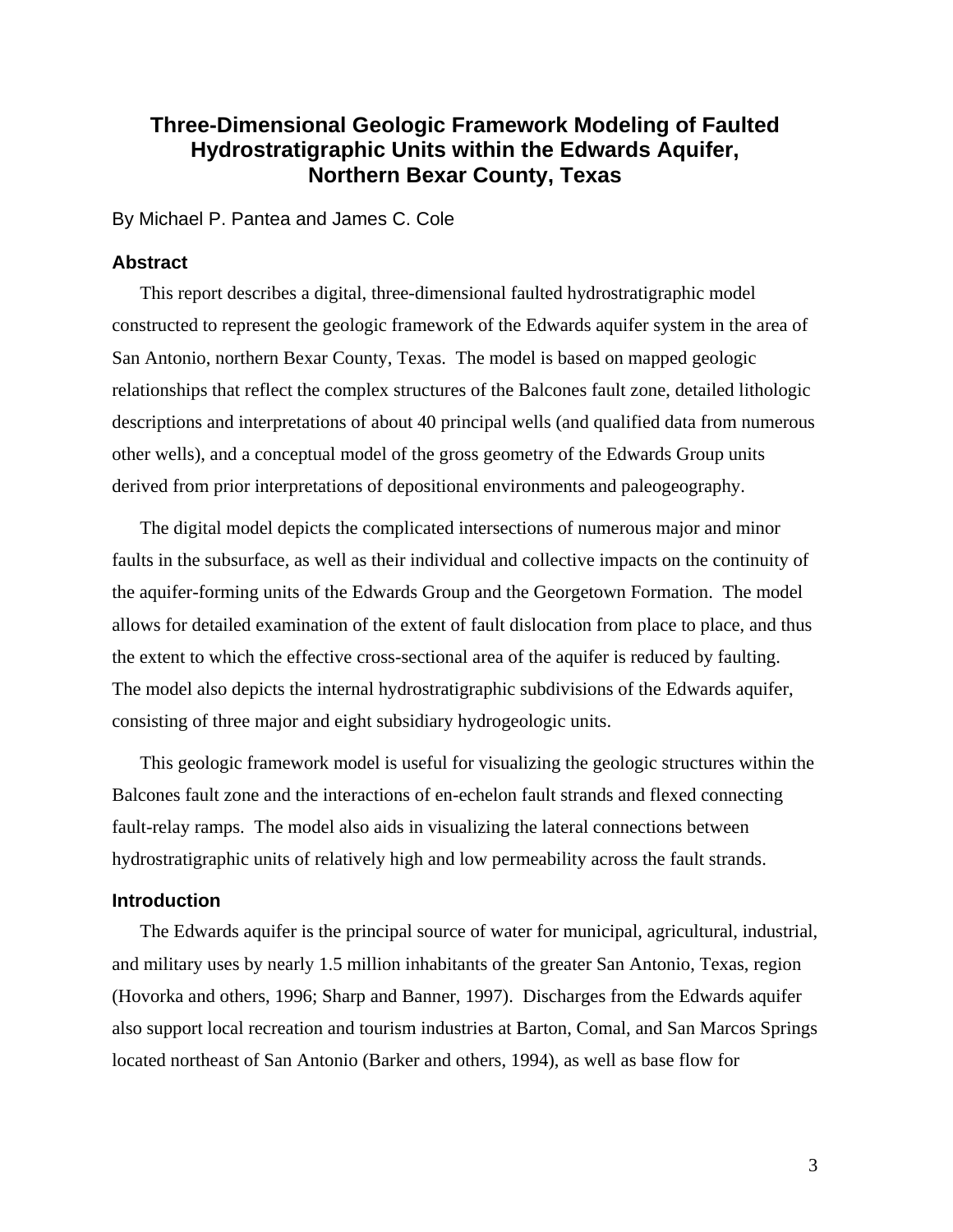agricultural applications farther downstream. Average annual discharge from large springs (Comal, San Marcos, Hueco, and others) from the Edwards aquifer was about 365,000 acre-ft from 1934 to1998, with sizeable fluctuations related to annual variations in rainfall. Withdrawals through pumping have increased steadily from about 250,000 acre-ft during the 1960's to over 400,000 acre-ft in the 1990's in response to population growth, especially in the San Antonio metropolitan area (Slattery and Brown, 1999). Average annual recharge to the system (determined through stream gaging) has also varied considerably with annual rainfall fluctuations, but has been about 635,000 acre-ft over the last several decades.

#### **Purpose**

This paper describes the data and processes used to construct a digital three-dimensional (3-D) model of the Edwards aquifer for an area of northern Bexar County (fig. 1). Our primary goal was to use sophisticated geologic modeling software (Earth Vision<sup>TM</sup>; Dynamic Graphics Inc., Alameda, CA) to accurately represent the faulted lithologic units that make up the hydrogeologic framework in this area. This model allows us to view and evaluate the overall shape and form of the aquifer in this region, and to assess the amount of dislocation of the aquifer across the many strands of the Balcones fault zone.

A secondary purpose of this report is to examine the functionality and feasibility of an interactive 3-D model viewer that allows each user considerable graphic capability to manipulate and explore the 3-D model on a choice of computer platform. This report package includes the fully functional 3-D viewer, the data files used to generate the hydrostratigraphic model, a tutorial help file to explain the 3-D viewer functions, and ancillary materials for the modeling project.

#### **Geographic and Geologic Setting**

The Edwards aquifer consists of rocks of the Lower Cretaceous Edwards Group and Georgetown Formation that are exposed along the Balcones fault escarpment, which marks the edge of the Edwards Plateau in south-central Texas (figs. 2 and 3; Maclay and Small, 1986; Barker and others, 1994; Hovorka and others, 1996). In the northern Bexar County area examined in this modeling study, the Edwards Plateau forms a gently rolling upland on the north at average altitudes that range from about 1,750 ft (530 m) on the west to about 1,400 ft (420 m) on the east. This plateau is drained south-southeastward by numerous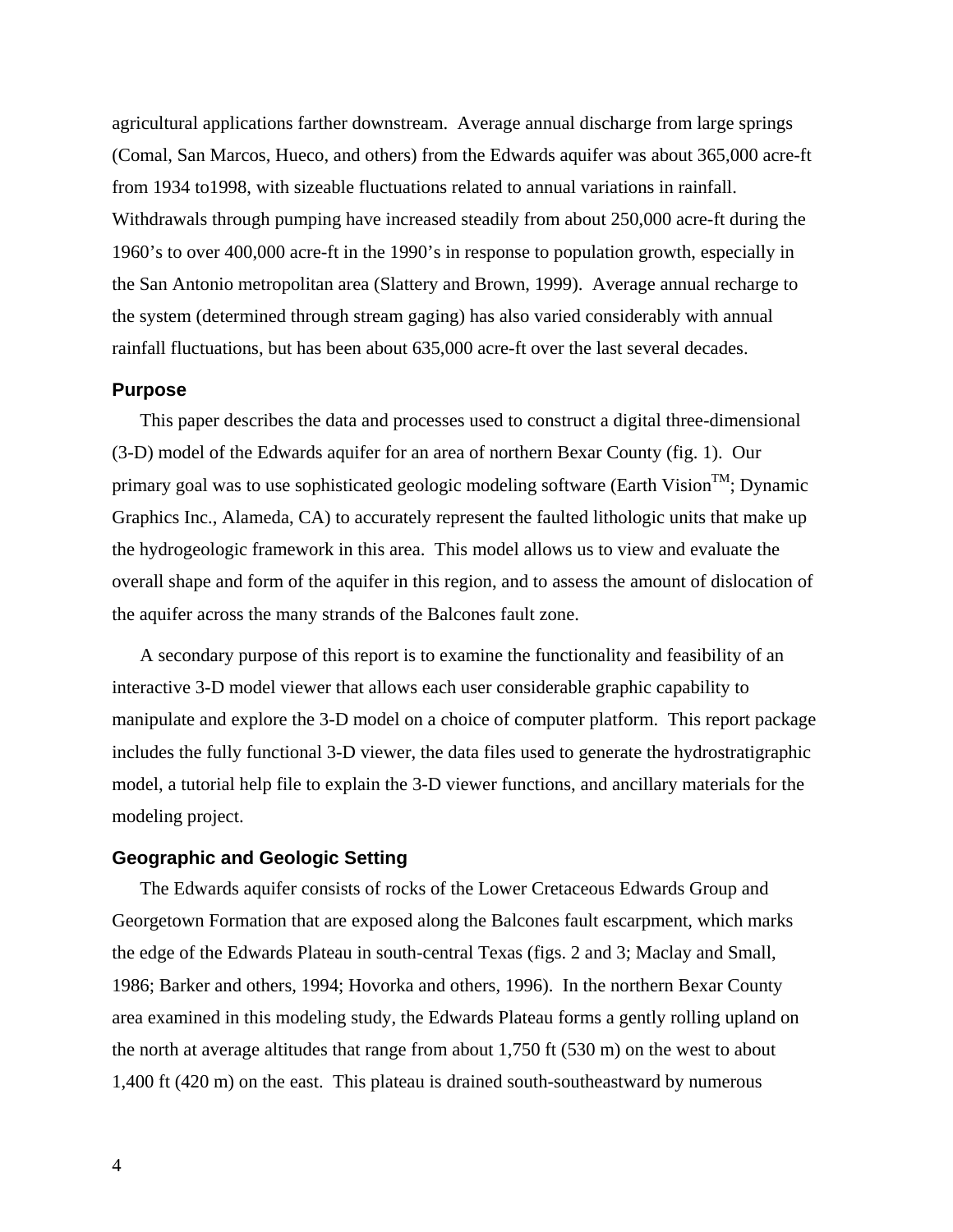streams that are tributary to the Helotes Creek-Olmos Creek drainage, or to the Salado Creek-Mud Creek drainage. These drainages reach the foot of the Balcones fault escarpment at altitudes of roughly 800 ft (250 m), and gradients diminish where the streams traverse the more gently inclined Gulf coastal plain (piedmont) occupied by metropolitan San Antonio (Maclay and Small, 1986).

The Edwards Group strata mostly consist of carbonate, marl, and evaporite beds deposited in shallow marine waters and in the tidal-intertidal zone (table 1; Maclay and Small, 1986; Hovorka, 1996). The underlying Trinity Group strata are similar, but are hydrologically less transmissive and form a regional confining unit beneath the Edwards aquifer. For most of late Early Cretaceous time (late Comanchean; middle and late Albian), the Edwards Group beds in northern Bexar County were deposited across a shallow-marine paleogeographic feature known as the San Marcos Platform (Maclay and Small, 1986; Barker and others, 1994). This platform was bounded to the southeast by the Stuart City reef trend along the margin of the ancestral Gulf of Mexico, and by the Devils River reef trend on the southwest along the margin of the Maverick Basin. The San Marcos Platform remained fairly stable through this span of late Early Cretaceous time and gently subsided in response to opening of the ancestral Gulf of Mexico marine basin to the south and east (Barker and others, 1994).

The Edwards Group is typically 430-500 ft thick (130-155 m) where it is completely preserved in the subsurface of central Bexar County (Stein and Ozuna, 1996). The Group consists of the Kainer Formation (260-310 ft thick; 80-95 m) in its lower part and the Person Formation (170-200 ft thick; 50-65 m) in its upper part. These two formations which two major transgressive-regressive cycles related to sea-level change and epeirogenic deformation (Barker and others, 1994; Stein and Ozuna, 1996; Hovorka, 1996). Lithologic units within these formations consist of argillaceous wackestone and packstone at the base, packstone and grainstone in the middle, and argillaceous tidal-flat mudstone and evaporite rocks in the upper parts. Lateral and vertical variation in depositional lithology is commonplace, but the dense, argillaceous wackestone units at the bases of both formations are conspicuous in both outcrop and in subsurface wells and can be correlated across the area.

The Edwards Group was partly exposed and eroded in late Albian time (late Early Cretaceous) due to sea-level drop and flexural uplift of the San Marcos Platform (Maclay and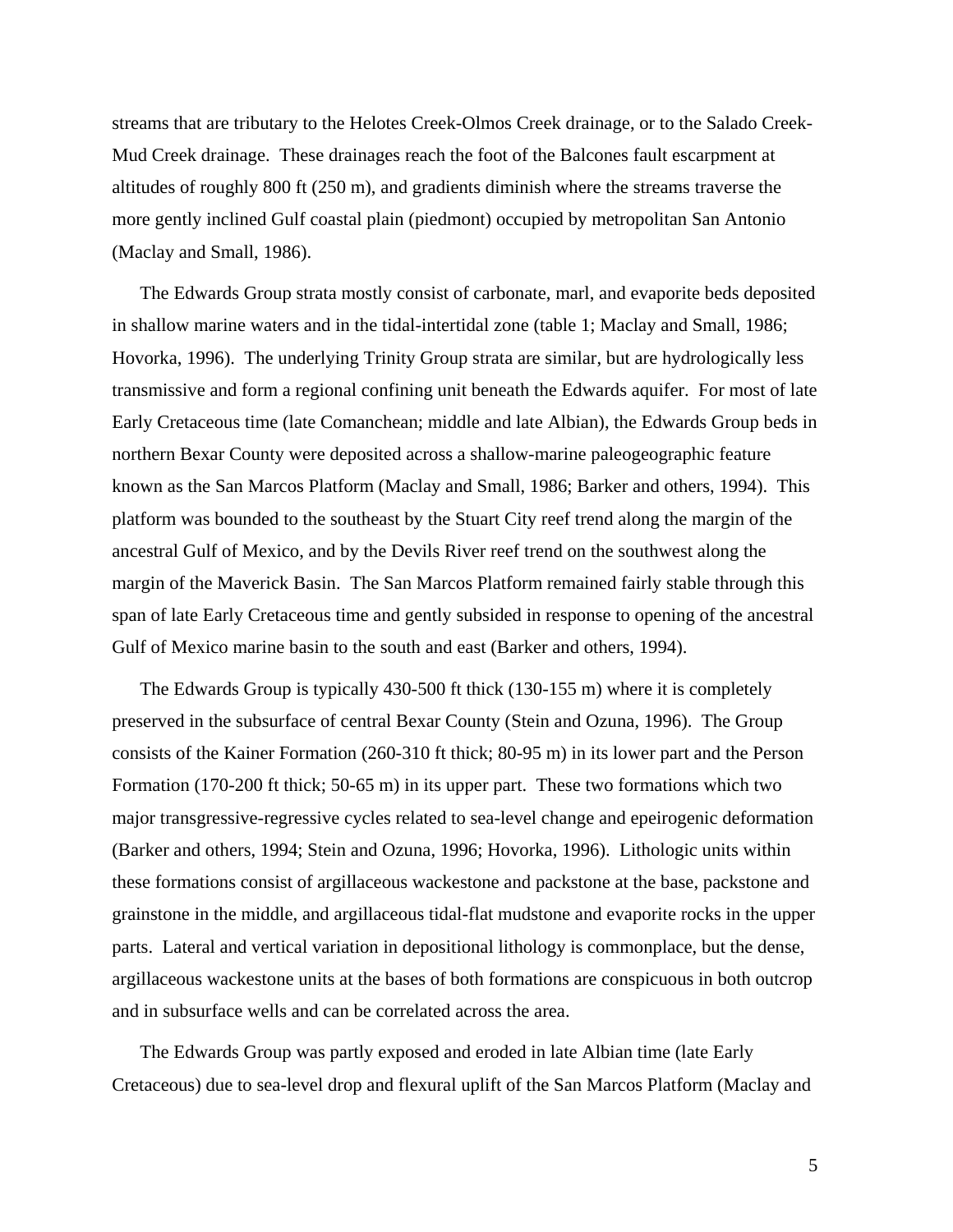Small, 1986; Barker and others, 1994). As much as 100 ft (30 m) of section was locally removed from the Edwards, and dissolution, karst collapse, and diagenetic alteration developed over a widespread area in the southeast part of the model area in this study. Limestone of the Georgetown Formation, which lies disconformably on the Edwards Group, records renewed marine transgression in early Cenomanian time. Post-Georgetown erosion occurred during subsequent renewed uplift of the platform. Significant sea-level rise a few million years later led to deposition of the Del Rio Clay across the entire platform area, and the Del Rio forms the base of the regional upper confining unit over the Edwards aquifer (Barker and others, 1994).

#### **Formation of the Edwards Aquifer**

The carbonate and evaporitic strata of the Edwards Group and Georgetown Formation show widespread evidence of complex alteration, recrystallization, dissolution, and cementation. These processes, singly and in combination, profoundly affected the porosity and permeability structure of the original depositional units and collectively produced the lithologic framework of the present-day Edwards aquifer (Maclay and Small, 1986; Hovorka and others, 1996). The details of these processes are beyond the scope of this report, but they are well summarized and discussed in reports by Hovorka and others (1996,1998) and by Maclay (1995).

Two significant events are recognized as the principal contributors to formation of the karst aquifer system in the Edwards. The first event was uplift of the San Marcos Platform in latest Albian (late Early Cretaceous) time, which led to local erosion, dissolution by meteoric water, and karst formation. The second event dates to the Miocene and younger uplift of the Edwards Plateau along the Balcones fault zone (Barker and others, 1994). This Cenozoic uplift produced more than 1,000 ft (300 m) of differential displacement and led to widespread stripping of the post-Lower Cretaceous strata from the Edwards and Trinity Groups. In the process, the uplifted Edwards Group beds were exposed to meteoric-water circulation, which leached significant volumes of evaporite minerals and dolomite (Maclay and Small, 1986).

The formation of high-permeability zones took place over millions of years and was localized in the Balcones fault zone. Leaching and dissolution of the dolomitic and evaporitic components did not occur in the southern, down-thrown blocks of the Balcones fault zone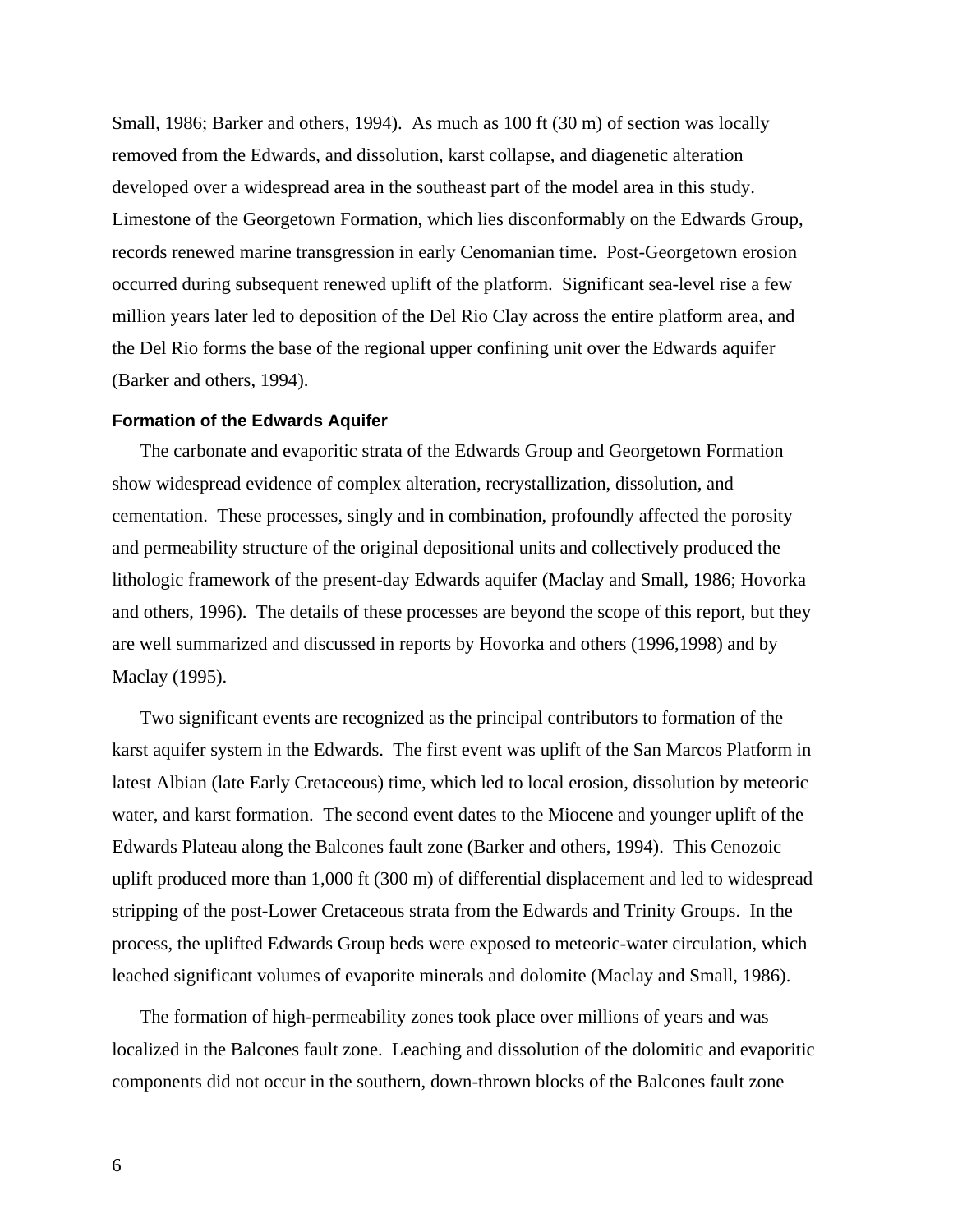(Maclay and Small, 1986). In this part of the system, the Edwards Group and Georgetown Formation remain dolomitic and retain bedded evaporite deposits (Maclay and Small, 1986). Interstitial formation water is moderately to strongly saline compared to the fresh-water zone, and it is particularly enriched in chloride and sulfate anions. The practical down-dip limit of potable water in the Edwards aquifer system is marked by the arbitrarily defined limit of 1,000 ppm total-dissolved-solids (Maclay and Small, 1986; Schultz, 1994).

#### **Hydrostratigraphic Units**

Subsurface studies of the Edwards Group and aquifer by Rose (1972), and amplified by Maclay and others in the late 1970's (see Maclay and Small, 1986), identified subunits of the Kainer and Person Formations that seemed to have hydrostratigraphic distinction and lateral continuity through Bexar County and surrounding areas (table 1). From base to top of the Kainer Formation, these units comprise the basal nodular member, the dolomitic member, the Kirschberg Evaporite member, and the grainstone member. Ascending units of the Person Formation comprise the regional dense member, the combined leached and collapsed members, and the combined cyclic and marine members. The overlying, disconformable Georgetown Formation is included in the definition of the Edwards aquifer because it is hydrologically connected to the Edwards Group. These hydrostratigraphic units of the Kainer, Person, and Georgetown Formations are the units modeled in three-dimensions in this report. These same units were mapped across the land surface of Bexar County by Stein and Ozuna (1996).

The hydrostratigraphic sub-units of the Kainer and Person Formations are locally distinct and identifiable, but not consistently so. Contacts between the cyclic and marine members (combined) and the leached and collapsed members (combined) are difficult to identify reliably, both in surface and subsurface conditions (T. Small, oral commun., 2003). Similar uncertainties apply to the boundary between the grainstone member and the Kirschberg Evaporite member, as well as the basal nodular and dolomitic members of the Kainer Formation. Much of the uncertainty in identifying boundaries is due to extensive and irregular post-depositional modification of the units. Hovorka (1996) further argues that the hydrostratigraphic-unit boundaries are indistinct because they are not truly stratigraphic contacts and may reflect lateral facies changes as well. Hovorka (1996) has documented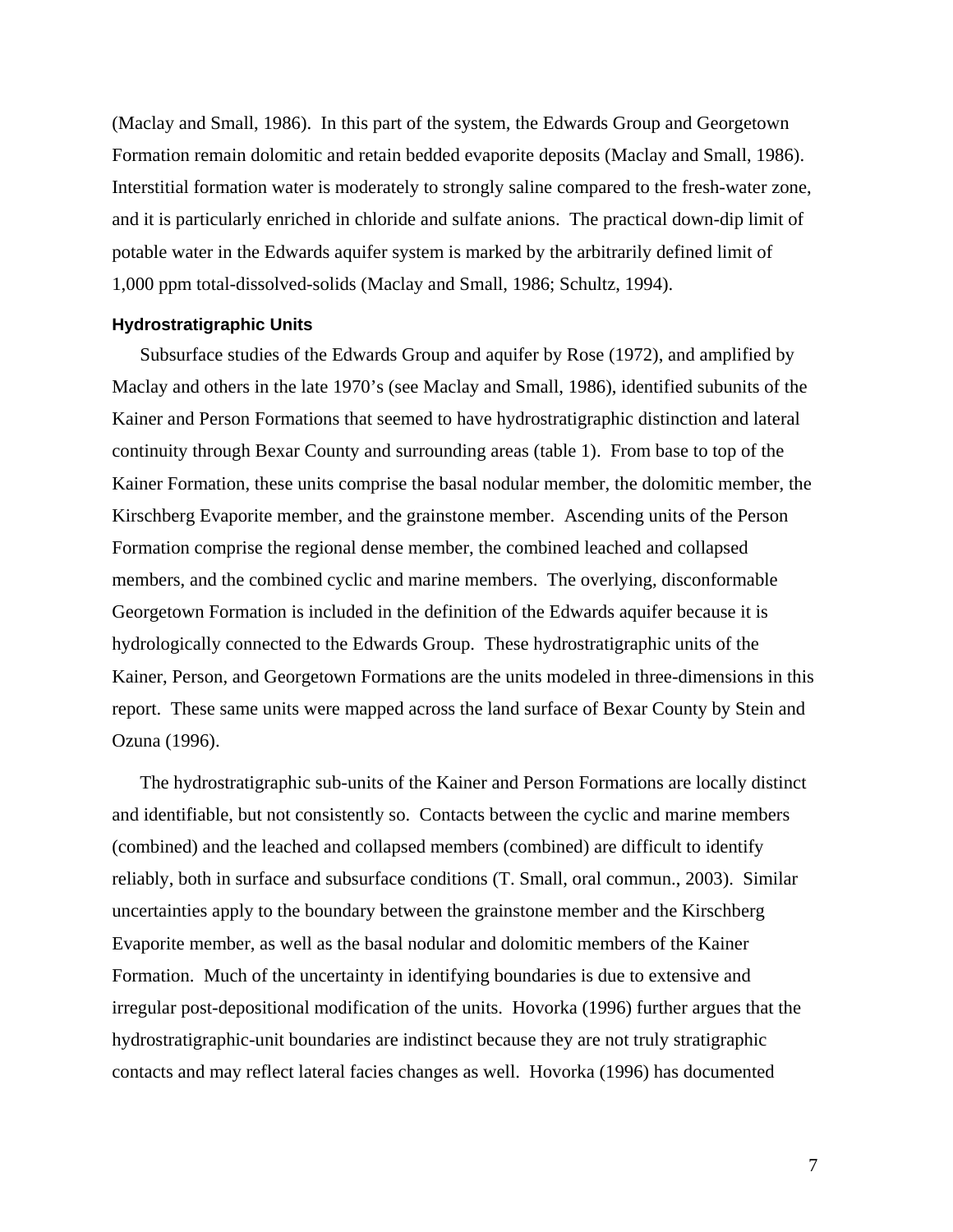numerous high-frequency upward-shoaling cycles (about 10 or 11) based on sedimentary fabric, fossils, and other factors within the Kainer and Person Formations. These sedimentological cycles produce repetitive and similar lithologic sequences throughout the section that make lithic correlation difficult, especially where stratigraphic context is limited.

All investigators seem to concur that the basal nodular member at the base of the Kainer Formation and the regional dense member at the base of the Person Formation are distinct, identifiable, and stratigraphically significant units (compare, for example, Maclay and Small, 1986, fig. 8, and Hovorka and others, 1996, fig. 23, interpretations of the Castle Hills well and surroundings). These units mark substantial increases in water depth related to sea-level rise at the time of deposition (Hovorka, 1996).

For the purpose of this modeling study, we elected to depict the eight hydrostratigraphic units of the Edwards aquifer, as defined by Maclay and Small (1986). This decision was mostly based on the practical consideration that numerous drill holes within the area had been logged and interpreted in with this hydrostratigraphy (Small and Maclay, 1982), and that these units are recognized as useful by water management agencies in the area (J. Waugh, San Antonio Water System, oral commun., 2002). Our subsurface depiction of the aquifer structure is also consistent with the geologic mapping on the outcrop in this area (Stein and Ozuna, 1996). These hydrostratigraphic units and their general characteristics are summarized in table 1.

The base of the Edwards aquifer is formed by the top of the Glen Rose Formation, which consists of several hundred feet of thin, alternating beds of dense limestone, dolomitic limestone, marl, and sparse evaporite deposits. The Glen Rose has little vertical permeability, limited lateral permeability along evaporite beds, and sparse fractures (Maclay and Small, 1986). It forms the regional lower confining unit beneath the Edwards aquifer.

The basal nodular member of the Kainer Formation consists of 50-60 ft of dense nodular, shaly limestone, mudstone, and grainstone. The unit has limited porosity and permeability, relatively few fractures, and generally behaves as a confining bed in the subsurface. Caves and conduits have been noted within this unit in the recharge zone where dissolution has occurred (Maclay and Small, 1986).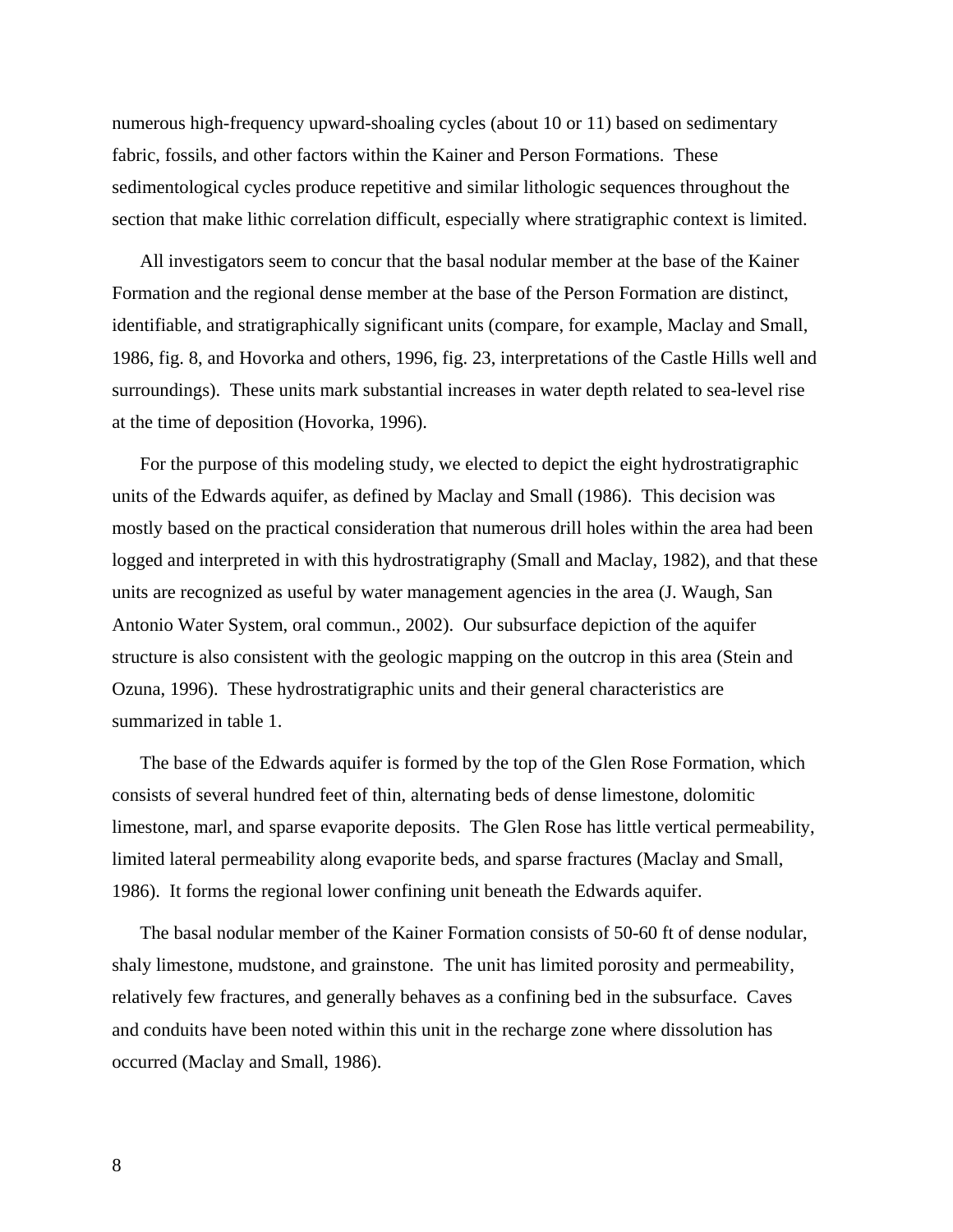The dolomitic member of the Kainer Formation consists of 110-130 ft of dolomitized burrowed wackestone deposited in tidal and sub-tidal environments (Maclay, 1995). The overlying Kirschberg Evaporite member of the Kainer Formation comprises 50-60 ft of tidal and supratidal limestone, dolomite, and evaporite deposits. The Kirschberg has extensive matrix and fracture porosity and highly permeable zones related to dissolution and collapse (Maclay and Small, 1986). The upper part of the Kainer Formation is described as the grainstone member and consists of 50-60 ft of grainstone, wackestone, and thin beds of marl. This member represents shallow-water lagoonal deposition under moderate to high-energy conditions; matrix porosity is locally significant and cavernous, and honeycombed zones are notable in the middle of the unit (Maclay and Small, 1986).

The basal hydrostratigraphic unit of the Person Formation is designated the regional dense member and consists of 20-24 ft of dense, argillaceous deep-water limestone; it forms a persistent confining bed within the Edwards aquifer. The overlying 70-90 ft consist of tidal and supradtidal limestone and dolomite packstone that are designated the (combined) leached and collapsed members due to widespread honeycomb porosity and collapse breccia (Maclay and Small, 1986; Hovorka and others, 1996). The topmost unit of the Person Formation is designated the (combined) cyclic and marine members, and they consist of 80-100 ft of reefal limestone and dolomitic grainstone and packstone, evaporite beds, and argillaceous limestone (Maclay and Small, 1986). This upper unit of the Person Formation shows variable thickness and considerable porosity due to karst dissolution and brecciation related to late Early Cretaceous erosion (Maclay, 1995, table 3).

The Georgetown Formation forms the top of the Edwards aquifer and comprises 60 ft or less of dense, marly limestone deposited under marine conditions (Maclay and Small, 1986). The Georgetown has low porosity and permeability and generally behaves as a confining bed in the section.

#### **Geologic Controls on Ground-water Flow**

At the regional scale, the stratified rock units of the Edwards aquifer dip gently toward the south and southeast at inclinations of a few tens of feet per mile, and only a bit more steeply than the inclination of the Gulf Coastal Plain between the Edwards Plateau and the Gulf of Mexico. One might expect regional ground water in the aquifer to flow south-southeastward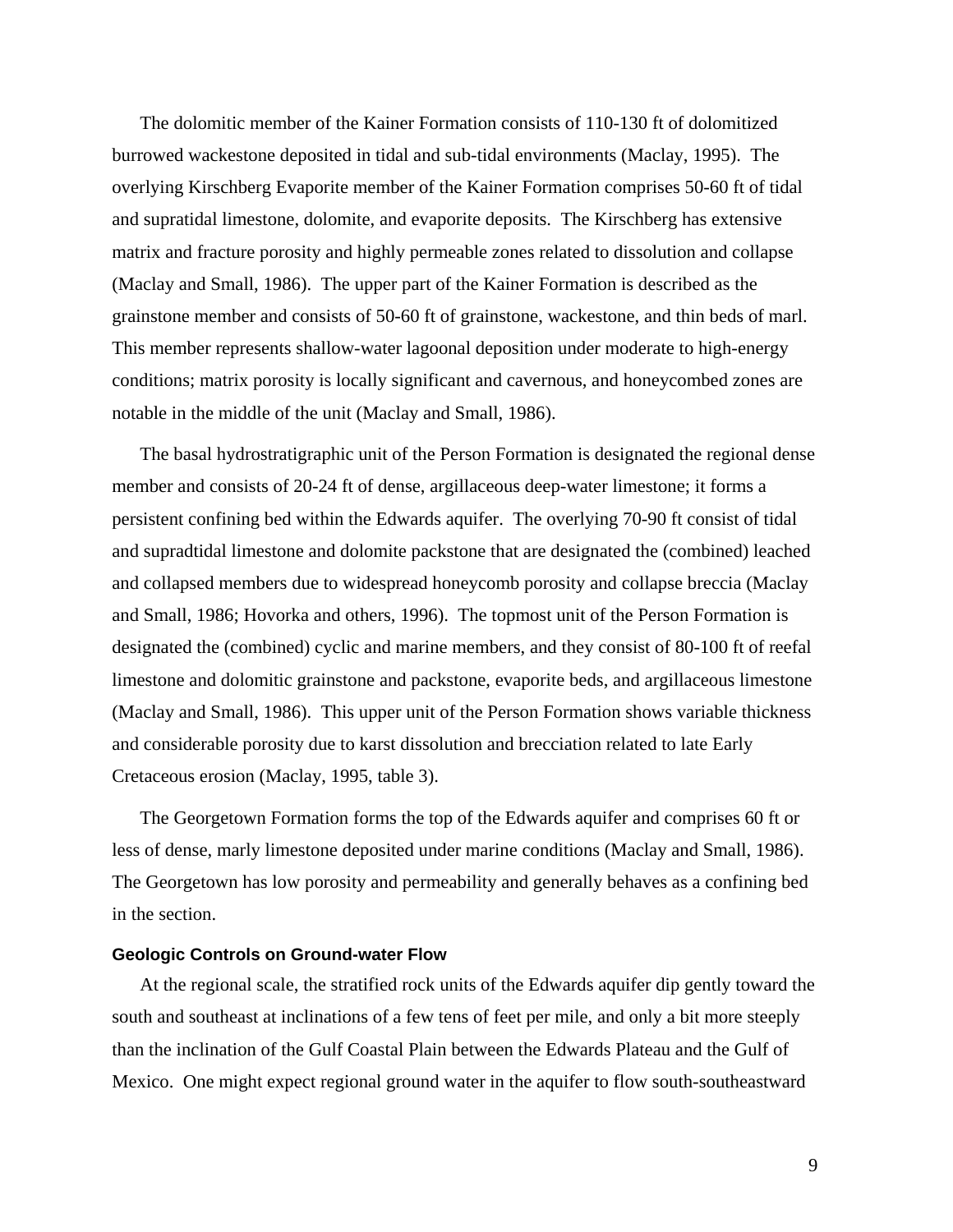toward the Gulf if this simple tilted stratigraphic section were the main control. However, flow patterns in the Edwards aquifer are strongly influenced by both the structure and evolution of the Balcones fault zone (Maclay and Small, 1986; Barker and others, 1994; Maclay, 1995).

Miocene uplift of the Edwards Plateau was accomplished by displacements across en echelon strands of the Balcones fault zone (fig. 3). These normal faults generally trend eastnortheast and chiefly show down-to-the-south offsets. Some shorter strands show down-tothe-north offset and form the south margins of small graben blocks in the complex fault zone.

Flow is strongly controlled by the trend of the Balcones fault zone for two reasons. First, fracturing and dissolution along all fault strands contributed to development of highpermeability ground-water flow zones (Maclay and Small, 1986; Maclay, 1995). Second, fault strands place hydrologically dissimilar parts of the aquifer side-by-side and therefore act as barriers or conduits for cross-fault flow, depending on amount of offset (Maclay and Small, 1986). Over time, faults have acted to divert southeast-directed down-dip flow toward the east-northeast where major springs discharge from the Edwards aquifer.

The average total thickness of rocks of the Edwards aquifer is about 500 ft in northern Bexar County (Maclay and Small, 1986). If one excludes the basal nodular member from the bottom and the low-permeability Georgetown Formation from the top, the average effective thickness of the aquifer is roughly 420-430 ft. The aquifer is contained above and below by thick sections of relatively impermeable rock (Del Rio Clay through Navarro Group above, more than 800 ft thick; Glen Rose Limestone below, about 900 ft thick). Displacements across strands of the Balcones fault zone range from a few feet to about 1,000 ft. Thus, any fault offset of the Edwards aquifer places part of the permeable zone adjacent to less permeable rock and diminishes the effective thickness of the aquifer. For every 50 ft of fault displacement, the aquifer thickness is reduced by about 10 percent (see Maclay, 1995, fig. 14, for schematic depiction of fault-offset effects).

The formation of high-permeability zones took place over millions of years within the northern part of the Balcones fault zone. Leaching and dissolution of the dolomitic and evaporitic components did not occur in the southern, down-thrown blocks of the Balcones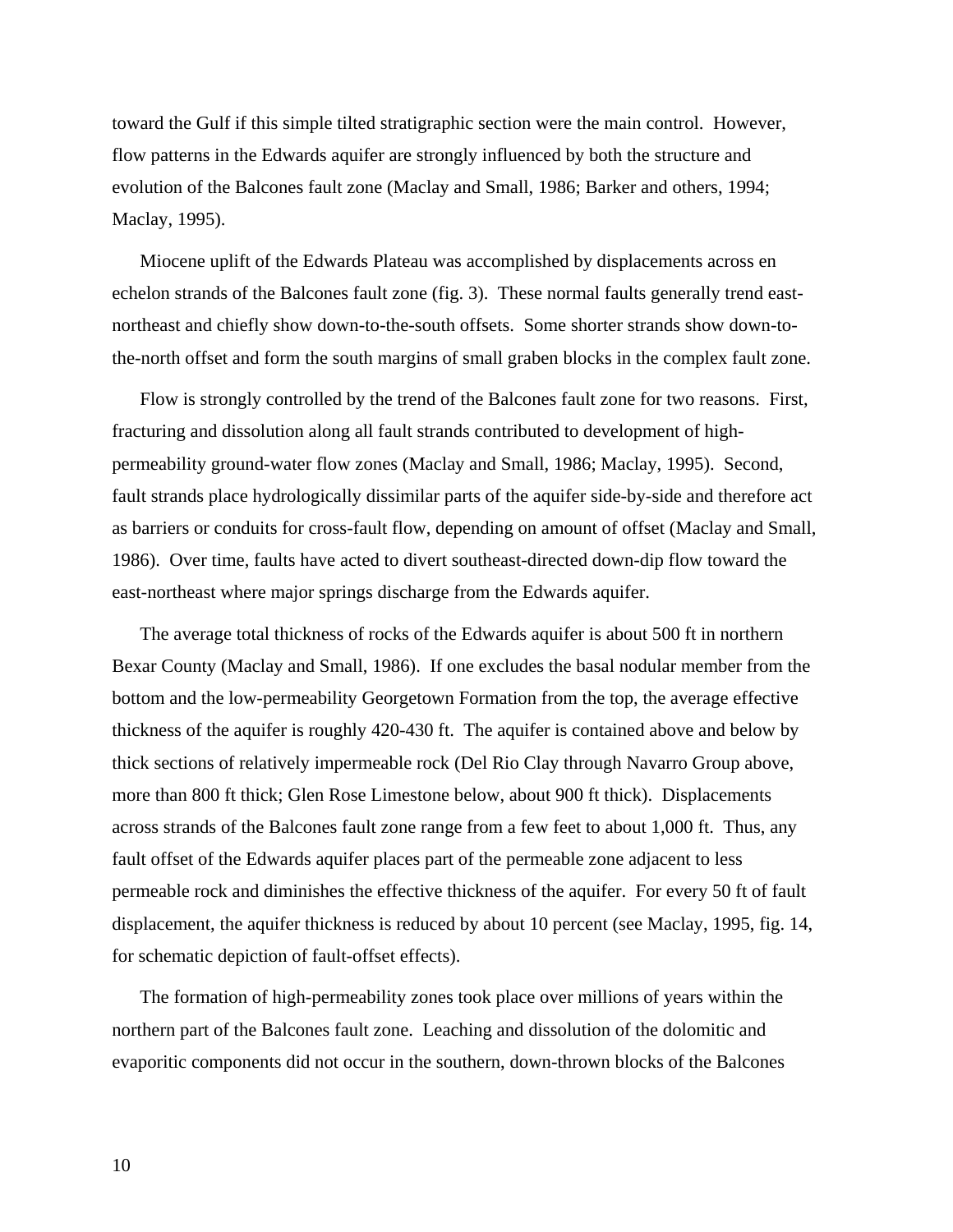fault zone (Maclay and Small, 1986). In this part of the system, the Edwards Group and Georgetown Formation remain dolomitic and retain bedded evaporite deposits (Maclay and Small, 1986). Interstitial formation water is moderately to strongly saline compared to the fresh-water zone, and it is particularly enriched in chloride and sulfate anions. The practical down-dip limit of potable water in the Edwards aquifer system is marked by the arbitrarily defined threshold of 1,000 ppm total-dissolved-solids (Maclay and Small, 1986; Schultz, 1994). This concentration value marks the southern extent of the officially recognized Edwards aquifer.

#### **Sources of Data for the 3-D Geologic Framework**

We used a combination of subsurface and surface data to define the tops of recognized hydrostratigraphic units within the Edwards aquifer (fig. 4). The model area was defined around a set of 30 wells drilled by the U.S. Geological Survey (USGS) for the Edwards Aquifer Authority in 1998 to serve as monitoring wells in the recharge zone across northern Bexar County (L. Fahlquist, USGS-Austin, written commun., 2002). The subsurface data represent interpreted boundaries between hydrostratigraphic units and are based on examinations of cuttings and geophysical logs documented in several sources (Small and Maclay, 1982; Maclay and Small, 1983; Small, 1986). Additional subsurface data for the tops of formation-rank geologic units were obtained from Texas Water Development Board well records for the area ([http://wiiddev.twdb.state.tx.us/\)](http://wiiddev.twdb.state.tx.us/).

Surface altitude control for the tops of some hydrostratigraphic units was obtained by interpolation from standard USGS topographic maps (scale 1:24,000) and the mapped geologic contacts of Stein and Ozuna (1996) and other maps cited in the compilation of Collins (2000). These data points provided important information about the shape of the lower units in the 3-D geologic model in the area north of the main strands of the Balcones fault zone.

### **Modeling Methodology**

EarthVision<sup>TM</sup> creates a mathematical construct to provide a three dimensional representation of a surface defined by input scattered data. The software allows considerable discretion in the kinds of gridding and smoothing operations that are employed to generate this surface representation from any given set of input data. EarthVision<sup>TM</sup> primarily uses a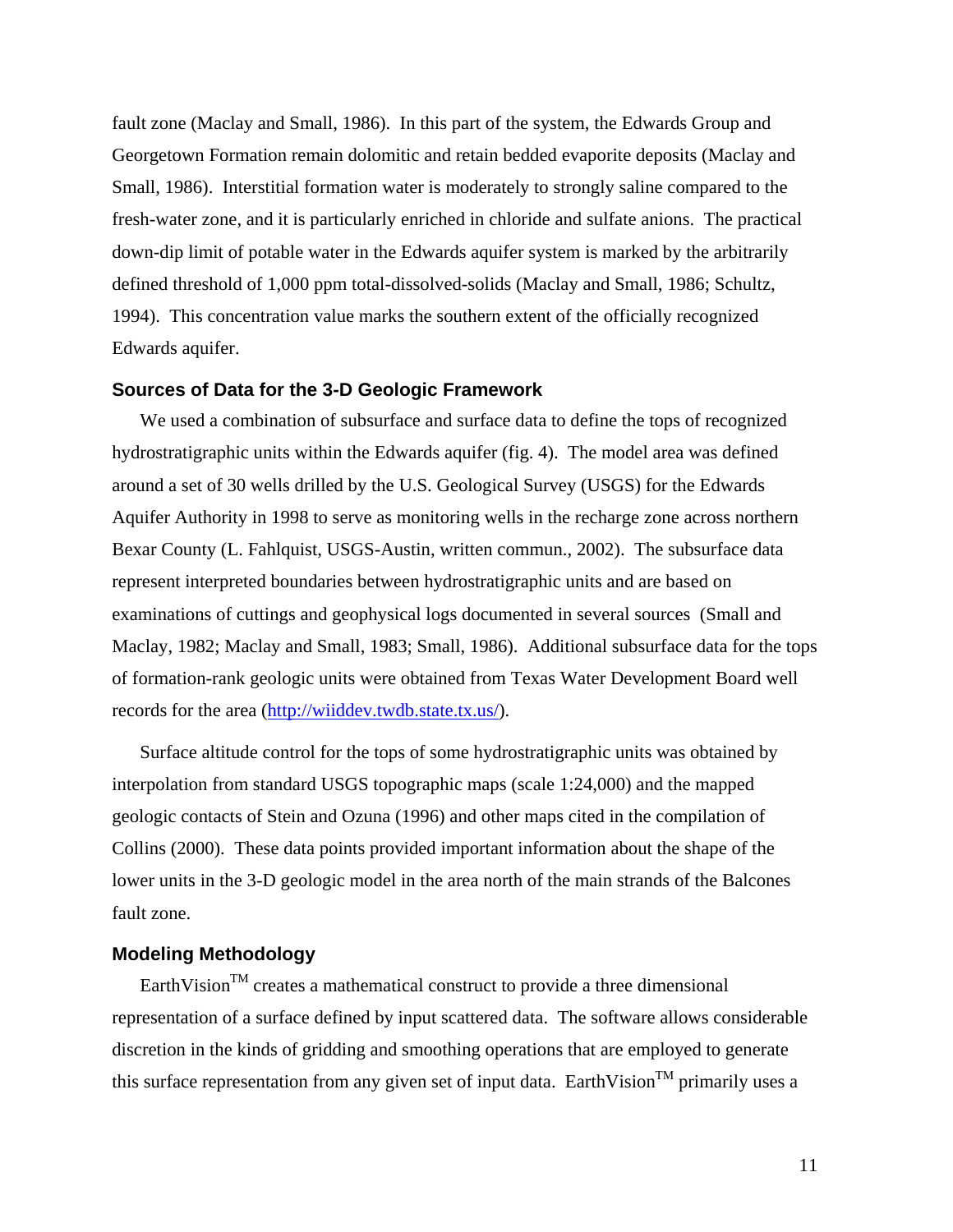technique called "minimum surface-tension" gridding; details are beyond the scope of this report but are available from Dynamic Graphics, Inc., at [http://www.dgi.com](http://www,dgi.com/). This set of techniques has demonstrated considerable utility in generating reliable model representations of geologic surfaces that are defined by data that are irregularly distributed in space, as are most well- and outcrop-based observations.

EarthVision<sup>TM</sup> has the capability to accurately represent faulted geologic units in three dimensions, and that feature makes this software particularly suited for application to the Edwards aquifer system within the Balcones fault zone. Fault structure in the model was based principally on the mapped faults of Stein and Ozuna (1996). Significant faults were identified on the basis of mapped offset of hydrostratigraphic units, strike length, and general concurrence with mapped faults portrayed by Collins (2000). We ended up incorporating more than 25 faults and fault segments in the 3-D geologic model. Sense of offset was interpreted from the map relations and confirmed with staff of the USGS Water Resources Office in San Antonio. We made an arbitrary assumption that all faults are normal faults (based on the long-recognized extensional environment of the Balcones fault zone; Barker and others, 1994; Maclay, 1995; Collins, 2000), and we assigned a dip value of approximately 85 degrees to each fault.

The modeling process in EarthVision  $<sup>TM</sup>$  begins with the definition of the fault structure</sup> and the geologic horizons to be represented. In this case, the model horizons are defined as the tops of the hydrostratigraphic units bounding and within the Edwards aquifer system. All horizons are treated mathematically as depositional surfaces (even though some are recognized as regional disconformities; Barker and others, 1994) because the various hydrostratigraphic units are known to be present all across the San Marcos Platform area encompassed by the model (for example, Maclay, 1995). Thickness of individual units varies throughout the model as a result of variances in thickness values recorded in the input data from drill holes and mapped outcrop relations. We believe most of the thickness variances are real in the sense that they were based on objective criteria used by outcrop mappers and well-log interpreters. Some of the variances, however, may reflect incomplete sections due to local faulting, thickness changes due to dissolution and collapse, or inherent uncertainties in picking some of the unit contacts from geophysical logs.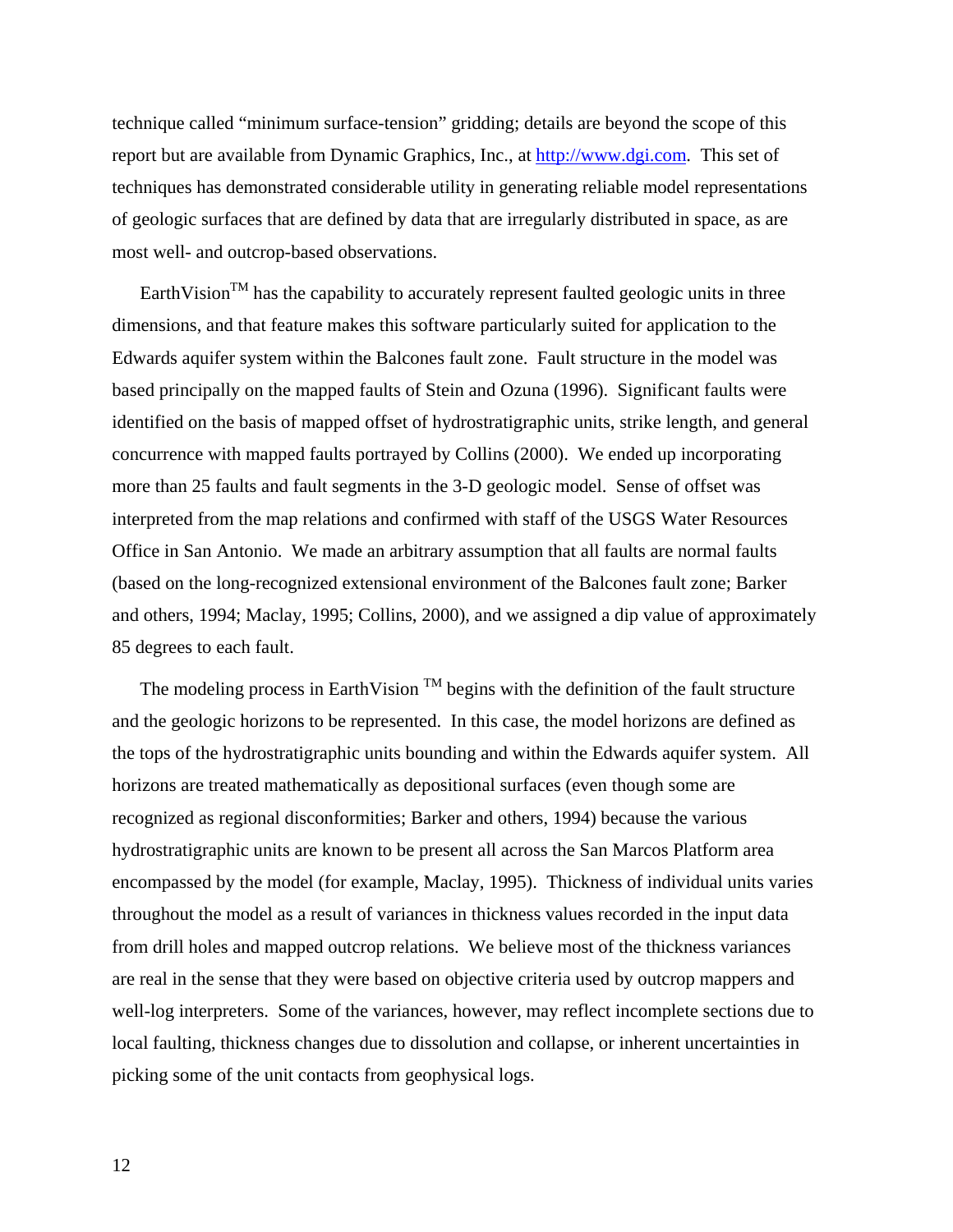The deepest horizon in the model is the top of the Glen Rose Limestone, which also represents the base of the Edwards aquifer system. This horizon was well defined by drillhole data across the model area and by outcrop data for the catchment zone north of the Balcones escarpment. We designated this "upper Glen Rose" horizon as a reference surface for the calculations because it was controlled by abundant data across the model volume. As a reference horizon, the "upper Glen Rose" surface influences the shape of all overlying horizons (tops of hydrostratigraphic units) and serves to help recreate the general "layer-cake" geometry of the units in this area.

The top horizon of each higher hydrostratigraphic unit was added to the model in subsequent calculations. These horizons were defined first on the basis of drill hole altitude data, but further controlled by reference to the upper Glen Rose surface and, in many cases, to additional adjacent horizons. Trial and error was used in several iterations to adjust gridding and smoothing operations to achieve general continuity of adjacent hydrostratigraphic layers across the model volume. We felt this approach was justified because none of the units was known to pinch out against adjacent units across the San Marcos Platform (Maclay, 1995).

We used gridded data from USGS 30-meter Digital Elevation Model topographic datasets for the region to describe the top surface of the model. These data were used to define an upper clipping surface that truncated all surfaces deeper in the model and thus mimicked the intersection of topography with bedded geologic units. That part of the model volume above the top of the Georgetown Formation and below the topographic clipping surface is designated the "upper confining unit" in the model and consists of numerous hydrostratigraphic units that are not subdivided for this project.

Two of the model layers were modeled as units of constant thickness, in part to simplify the model calculations. The drill-hole data and outcrop mapping indicated that the regional dense member could be reliably represented as a layer about 22 ft thick across the model volume. Similar considerations allowed us to model the cyclic-and-marine members (combined) as a layer about 53 ft thick.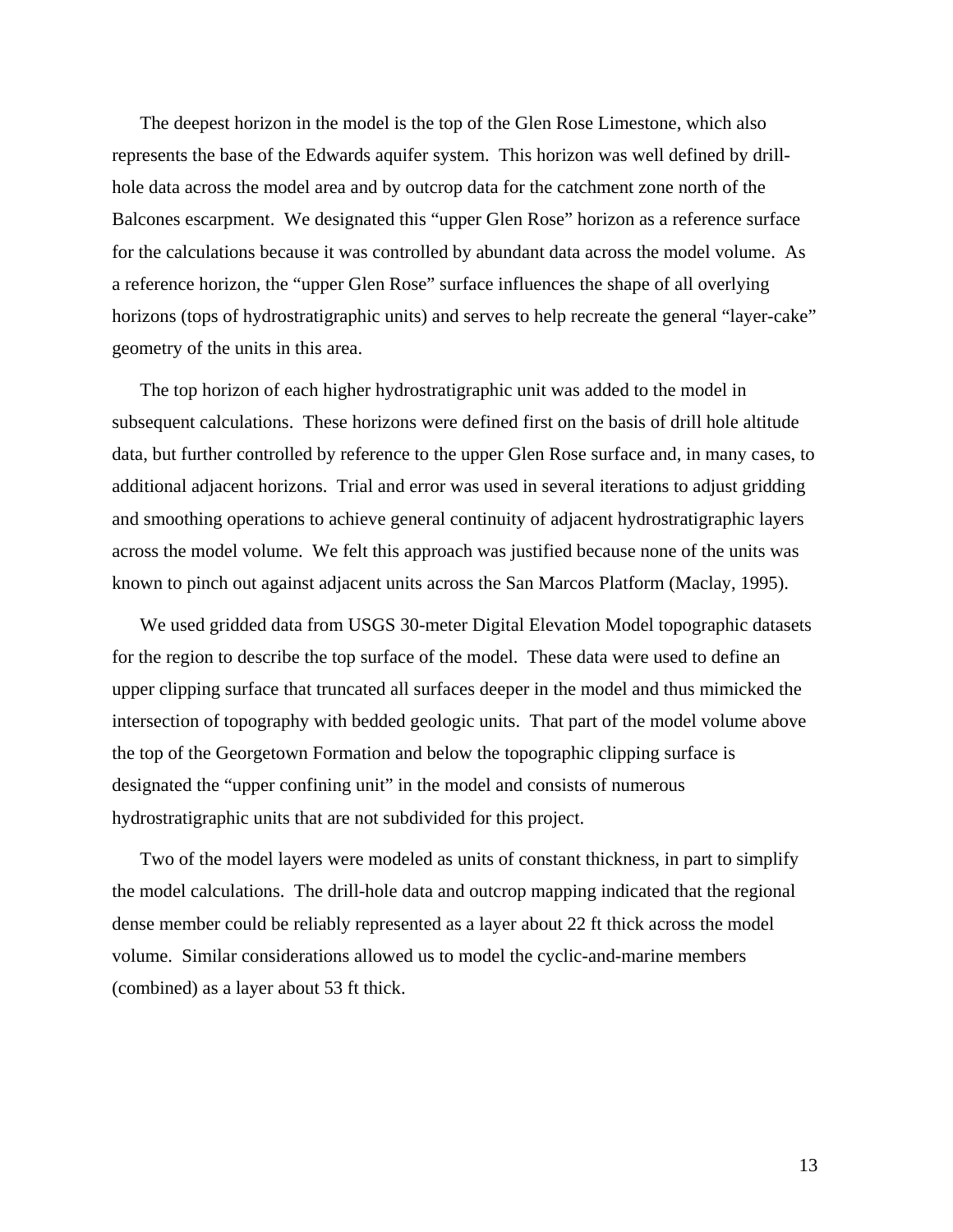#### **Evaluation of Data Quality**

Prior to using the drill-hole data for 3-D modeling purposes, we performed some 2-D analysis of calculated isopach thickness values for all of the hydrostratigraphic units*.* Longstanding descriptions of these units from mapping and subsurface interpretations led us to expect that we would find relatively minor variations in unit thickness across northern Bexar County (Rose, 1972; Maclay and Small, 1983, 1986; Barker and others, 1994). The data showed otherwise. Variations of more than 50 percent (above or below) mean values were present in scattered locations for several of the hydrostratigraphic units.

Several of the conspicuous thickness anomalies were readily resolved as inaccuracies or inconsistencies in stratigraphic picks for drill holes. In a given well record, for example, an anomalously thick interval of a particular unit was paired with an anomalously thin interval of an adjacent unit. In most of these cases, the original geophysical log of the specific interval in the well was found to be ambiguous regarding the contact between the two adjacent units. Alternatively, the geophysical log provided other evidence for a unit boundary at an altitude more consistent with unit thicknesses of nearby drill holes. Adjustments were made in the input data for these wells based on the judgment and reinterpretations of staff of the USGS Water Resources office in San Antonio (T. Small, A. Clark, and J. Faith, written commun., 2003).

## **Interactive Viewing of the 3-D Model**

The completed 3-D faulted hydrostratigraphic model of northern Bexar County is included with this report in the form of a user-explorable and user-manipulatable volumetric graphic file*.* Instructions included in the "readme" file and the "Quick Help" file for the EarthVision TM 3-D viewer should be consulted before launching the viewer for this model. More detailed instruction and reference are contained in the .PDF file, which is the full technical manual for the 3-D viewer.

This viewer package has been processed by Dynamic Graphics, Inc., so that most of the functions of the 3-D viewer are available to the user on several computer platforms. The viewer only works on this version of the 3-D faulted stratigraphic model for northern Bexar County. USGS has paid a one-time fee to Dynamic Graphics, Inc., for this service and for the right to unlimited distribution of this report and the encrypted 3-D viewer.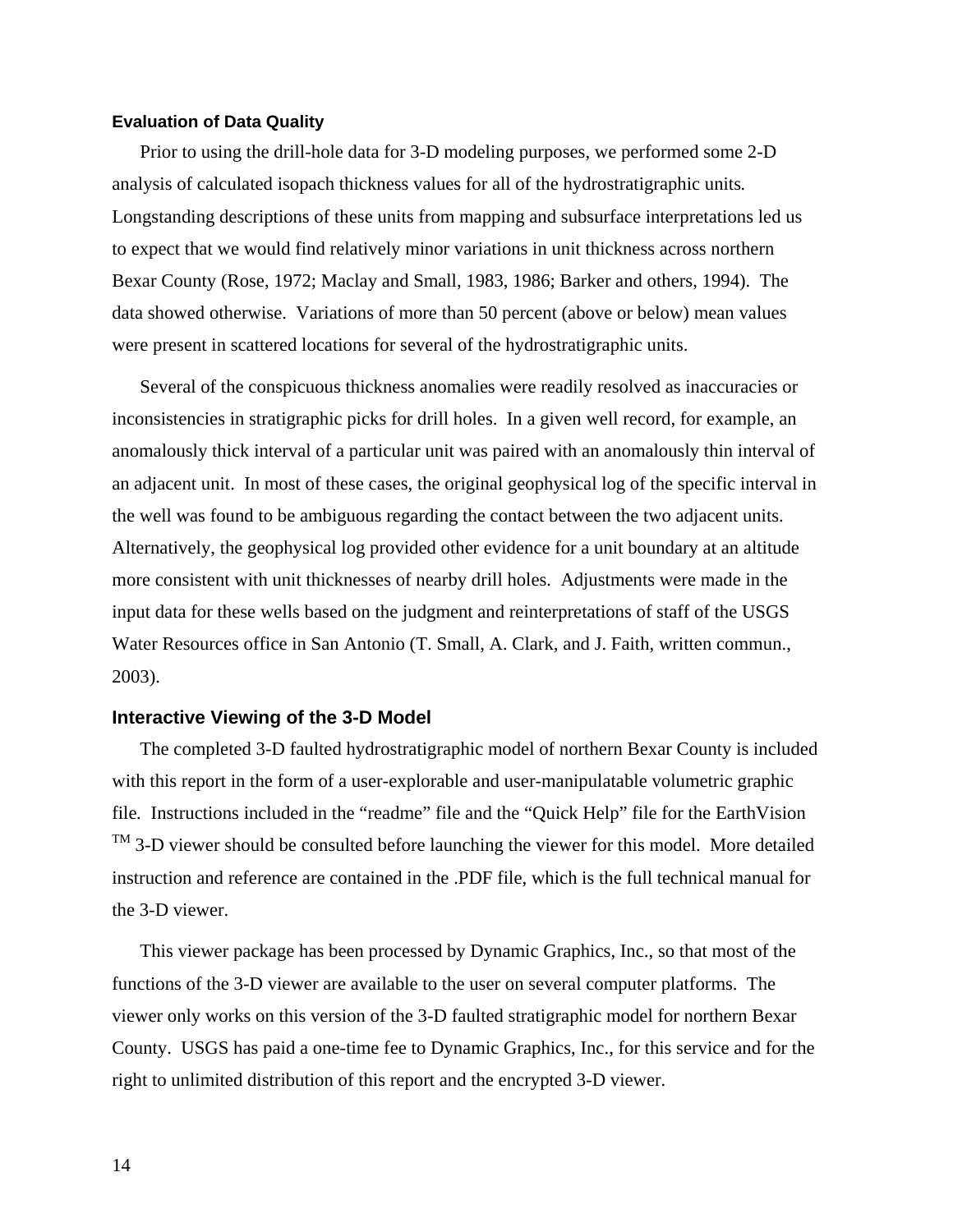The user is allowed to manipulate the model volume in 3-D space by rotating, zooming, and panning at will. The model may be sliced perpendicular to the *x*, *y*, or *z* axes at pre-set spacings or at any position selected by the user. Model layers (designated "zones" in EarthVision<sup>TM</sup>) may be activated to "display" or "not display" at user discretion so that tops of each hydrostratigraphic unit may be examined in detail, and fault offsets of particular units may be displayed and analyzed. Individual fault blocks may be identified and activated to "display" or "not display" at user discretion; this process allows the user to explore fault structure in detailed 3-D renderings.

The user also has tools to display any or all of the drill-hole and outcrop data that were used in generating this faulted 3-D geologic model. Scattered data for any particular geologic horizon may be displayed, or all of the data may be shown for all drill holes. All data displayed within the model can be identified; clicking the right mouse-button on any data point will cause a box to display with the *x*, *y*, and *z* coordinates of the point, along with its well identifier).

## **Conclusions**

This faulted hydrostratigraphic model of the Edwards aquifer system in northern Bexar County shows the geometric relationships of faults and layered units in detail. It is based on interpreted drill-hole logs and mapped relationships that were developed by the USGS over the last decade*.* This model, distributed with a fully functional 3-D viewer, allows users to explore the model geometry and evaluate the consistency of the data that were used in its construction.

#### **Getting to the 3-D model**

The 3-D geologic model and the software for the 3-D viewer are all contained on this CD-ROM. To open the viewer and explore the model, open the file "readme.txt" and follow the directions for the computer system you are using. Data files, help files, and technical manuals are also contained on this CD-ROM.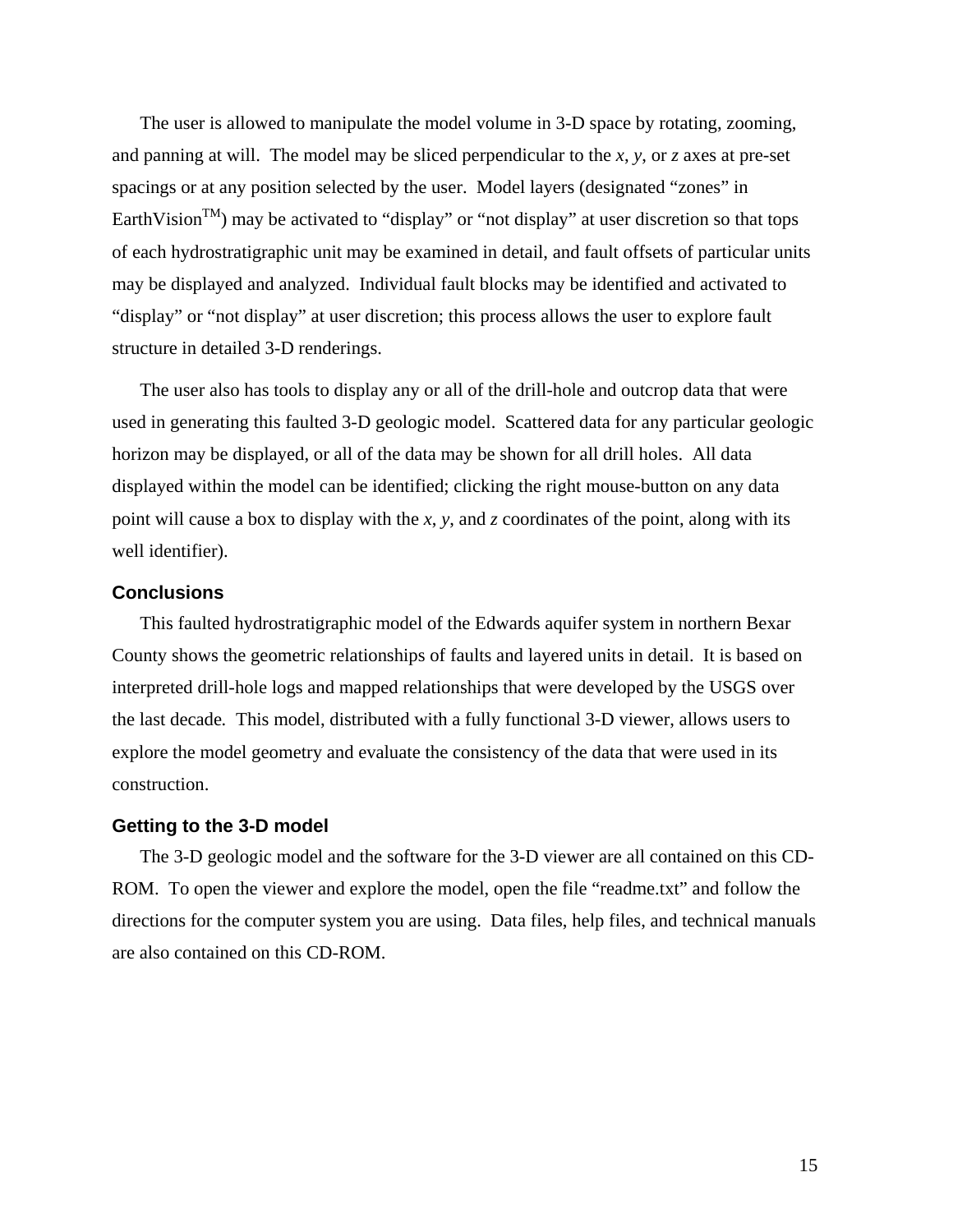# References

- Abbott, P.L., 1975, On the hydrology of the Edwards limestone, south-central Texas: Journal of Hydrology, v. 24, p. 251-269.
- Barker, R.A., Bush, P.W., and Baker, E.T.J., 1994, Geologic history and hydrogeologic setting of the Edwards-Trinity aquifer system, west-central Texas: U.S. Geological Survey Water Resources Investigations Report 94-4039, 51 p.
- Collins, E.W., 2000, Geologic map of the New Braunfels, Texas, 30 x 60 minute quadrangle Geologic framework of an urban-growth corridor along the Edwards aquifer, south-central Texas: The University of Texas at Austin, Bureau of Economic Geology Miscellaneous Map No. 39, scale 1:100,000, 28 p.
- Hovorka, S.D., 1996, High-frequency cyclicity during eustatic sea-level rise: Edwards Group of the Balcones Fault Zone: Gulf Coast Association of Geological Societies Transactions, v. 46, p. 179-184.
- Hovorka, S.D., Dutton, A.R., Ruppel, S.C., and Yeh, J.S., 1996, Edwards aquifer groundwater resources: Geologic controls on porosity development in platform carbonates, south Texas: The University of Texas at Austin, Bureau of Economic Geology Report of Investigations No. 238, 75 p.
- Hovorka, S.D., Mace, R.E., and Collins, E.W., 1998, Permeability structure of the Edwards aquifer, south Texas - Implications for aquifer management: The University of Texas at Austin, Bureau of Economic Geology Report of Investigations No. 250, 55 p.
- Maclay, R.W., 1995, Geology and hydrology of the Edwards aquifer in the San Antonio area, Texas: U.S. Geological Survey Water Resources Investigations Report 95-4186, 64 p.
- Maclay, R.W., and Small, T.A., 1983, Hydrostratigraphic subdivisions and fault barriers of the Edwards Aquifer, South-Central Texas, U.S.A.: Journal of Hydrology, v. 61, p. 127- 146.
- Maclay, R.W., and Small, T.A., 1986, Carbonate geology and hydrology of the Edwards aquifer in the San Antonio area, Texas: Texas Water Development Board Report 296, 90 p.
- Rose, P.R., 1972, Edwards Group, surface and subsurface, Central Texas, University of Texas at Austin: Bureau of Economic Geology Report of Investigations No. 74, 198 p.
- Schultz, A.L., 1994, 1994 review and update of the position of the Edwards aquifer freshwater/saline-water interface from Uvalde to Kyle, Texas: Edwards Underground Water District Report 94-05, 31 p.
- Sharp, J.M.J., and Banner, J.L., 1997, The Edwards Aquifer: A resource in conflict: GSA Today, v. 7, no. 8, p. 1-9.
- Slattery, R.N., and Brown, D.S., 1999, Recharge to and discharge from the Edwards Aquifer in the San Antonio area, Texas, 1998: U.S. Geological Survey Fact Sheet 99-01, 4 p.
- Small, T.A., 1984, Identification and tabulation of geological contacts in the Edwards aquifer, San Antonio area, Texas: U.S. Geological Survey, Open-File Report OF 84-0075, 68 p.